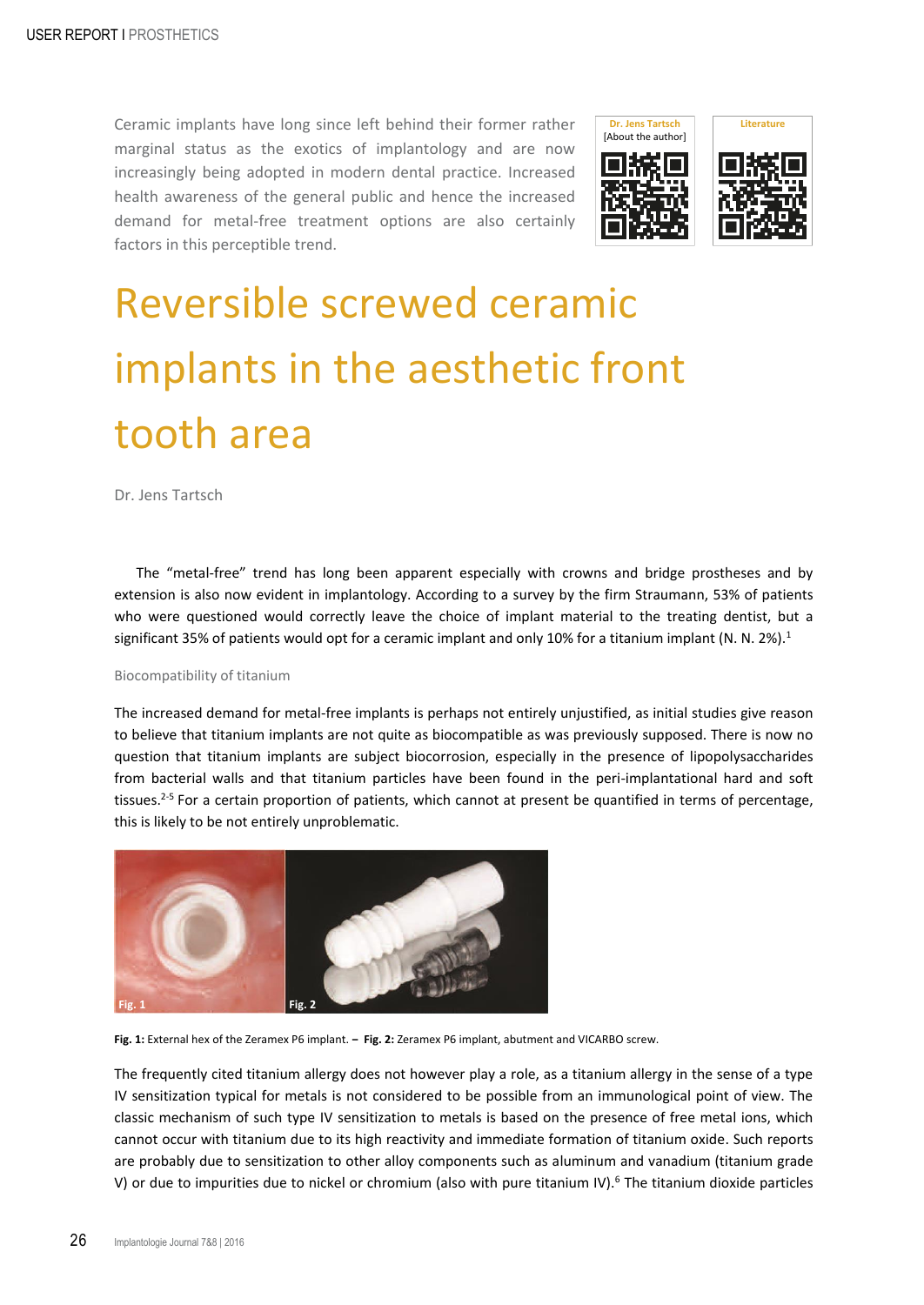created by corrosion and wear are phagocytized by tissue macrophages, which consequently by way of a chronic, non-specific inflammation reaction secrete proinflammatory cytokines such as TNF- $\alpha$  and interleukin-1E. If an increased secretion rate of these cytokines occurs, this is described as a titanium incompatibility, which can be identified by means of a blood sample even before the implantation is performed (titanium stimulation test). There is a lot of evidence to suggest that these processes may contribute, among other things, to the occurrence of peri-implantitis and even appear to influence the emergence of systemic chronic disorders.<sup>7</sup> Further studies are required in this area in the future.

## Improved characteristics of zirconium implants

The increasing interest in ceramic implants as an extension and supplement to the treatment options is also discernible among practicing dentists. This is because modern ceramic implants are practically equivalent to titanium implants, with comparable success rates and exhibit significant differences to earlier ceramic implants.<sup>8</sup>



**Fig. 3:** Initial situation**. - Fig. 4:** OPG (orthopantomogram) initial situation.

<span id="page-1-1"></span><span id="page-1-0"></span>There have been rapid develoments, especially with regard to the material and surface design. With materials such as Y-TZP-A with a flexural strength of up to 1,200 MPa or ATZ with a flexural strength of up to 2,000 MPa, the risk of fracture is reduced to a minimum.<sup>9,10</sup> Aging processes due to hydrothermal degradation have hardly any clinical relevance.<sup>11</sup> TAluminum oxide blasting (macrostructuring) and acid etching of the implant surface (microstructuring) create an enhanced bone-implant contact (BIC) comparable with that which is achieved with titanium. Accordingly, ceramic implants are now in no way inferior to titanium implants with regard to osseointegration.12-14 With the right indication and with observance of the manufacturer's guidelines, ceramic implants are now a safe and reliable treatment option, which even offers advantages in comparison with titanium implants.

#### Soft tissues and ceramics

Manufacturers primarily emphasize the benefits of ceramic implants with regard to aesthetics. However, it goes without saying that excellent aesthetic results can also be achieved with titanium implants. The prerequisite for this is the presence of an at least 2 mm thick peri-implantational mucous tissue, which prevents gray translucence of the implants.15 If this is not the case, the mucous tissue should be thickened with connective tissue transplants, which means an additional morbidity risk for the patient. In most cases this can be avoided with ceramic implants. The alternative use of full ceramic abutments as a solution for problems should be avoided. Micro-movement of the hard zirconium on the softer titanium leads to wear of the titanium and even destruction of the implant interface. $16,17$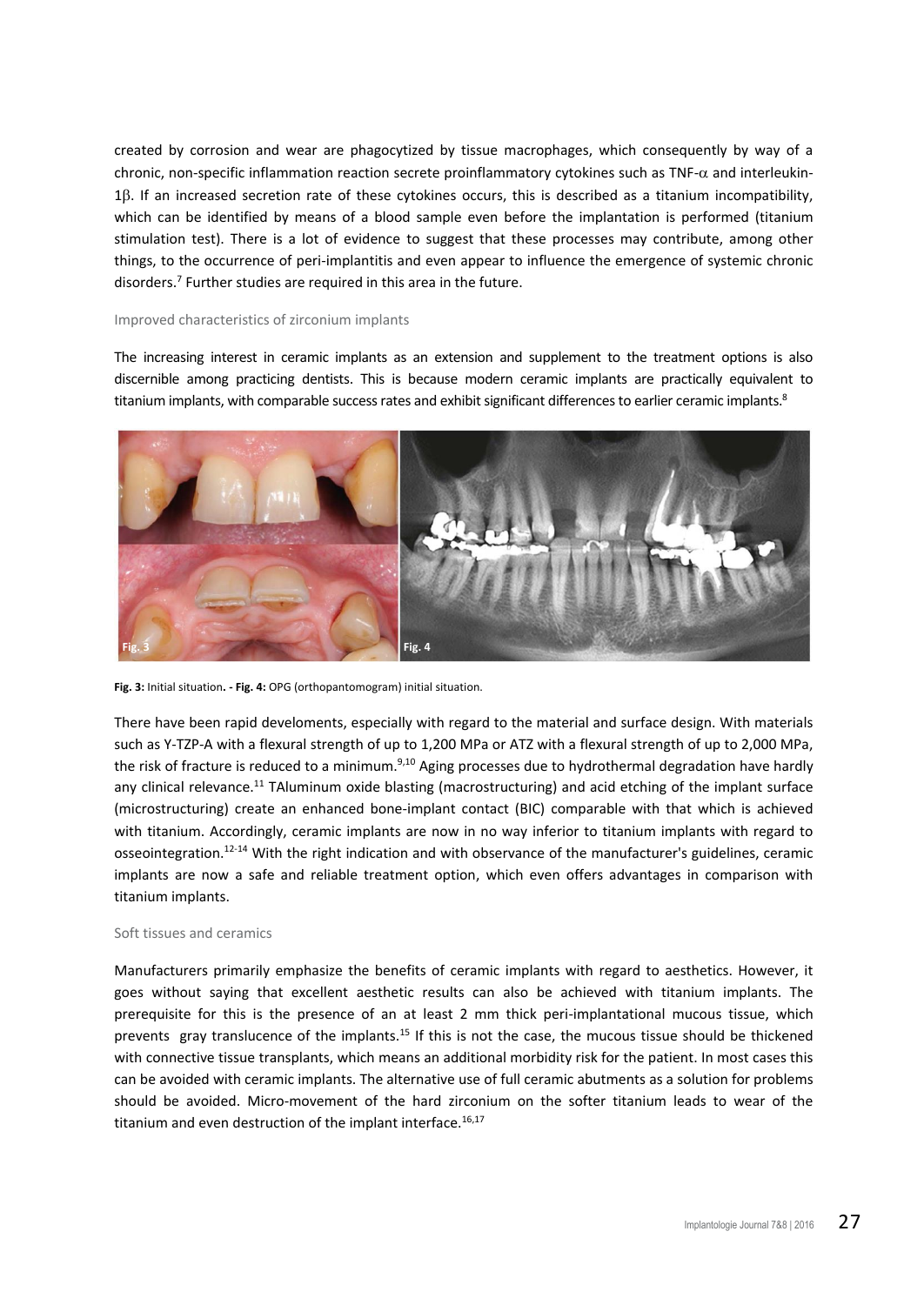

**Fig. 5:** Insertion site with incisive fossa**. - Fig. 6:** Gradual installation of implant**. - Fig. 7:** Implant in situ, implant shoulder just below the enamel-cement boundary. **- Fig. 8a:** Implants with sealing screws, frontal. **-Fig. 8b:** Implants with occlusal sealing screws, slight palatinal offset of implants.

<span id="page-2-2"></span><span id="page-2-1"></span><span id="page-2-0"></span>The main argument for the use of ceramic implants is the positive effect of the material on the periimplantational soft tissue. Any dentist who compares the tissue around metal-ceramic veneer crowns and full ceramic crowns is aware of this. This equally applies to the implant material. Ceramics as a material exhibits significantly less plaque accumulation and lower bacterial adhesion.<sup>18,19</sup> With ceramics, circular blood perfusion also corresponds to that in the natural tooth, whereas with titanium it is significantly reduced.<sup>20</sup>

#### One-piece vs. two-piece

On the other hand, at present most ceramic implants are still one-piece systems. Although this is initially advantageous to the prosthetic dentist, for example in for taking impressions and cementation, with protocols corresponding to those for the treatment of a natural tooth, however, only cementation is possible and removal of the cement is no longer reliably achievable when the crown edge is more than 1 to 1.5 mm subgingival.<sup>21</sup> One-piece systems should therefore correctly be positioned at tissue level. This implant type also requires a high level of primary stability, above all in the temporary phase during the healing period and also requires exact vertical and horizontal alignment of the implant axis in accordance with the prosthetic requirements. In the aesthetic frontal tooth area, due to the anatomical conditions this requires in many cases more extensive augmentative measures, whereby covered wound closure is desired.<sup>22</sup> Complete wound closure is not possible with one-piece implants.

This is the advantage of two-piece systems, which enables unstressed healing and covered wound healing immediately after surgery. When the healing phase is completed, the abutment connection is normally created in these systems by cementation of the abutment to the implant. The restoration is also cemented. Similarly to one-piece implants, the implant shoulder must be epigingivally positioned as this defines the position of the crown edge. The two-piece implant once again becomes a one-piece implant in the prosthetic phase and is hence no longer flexible or reversible.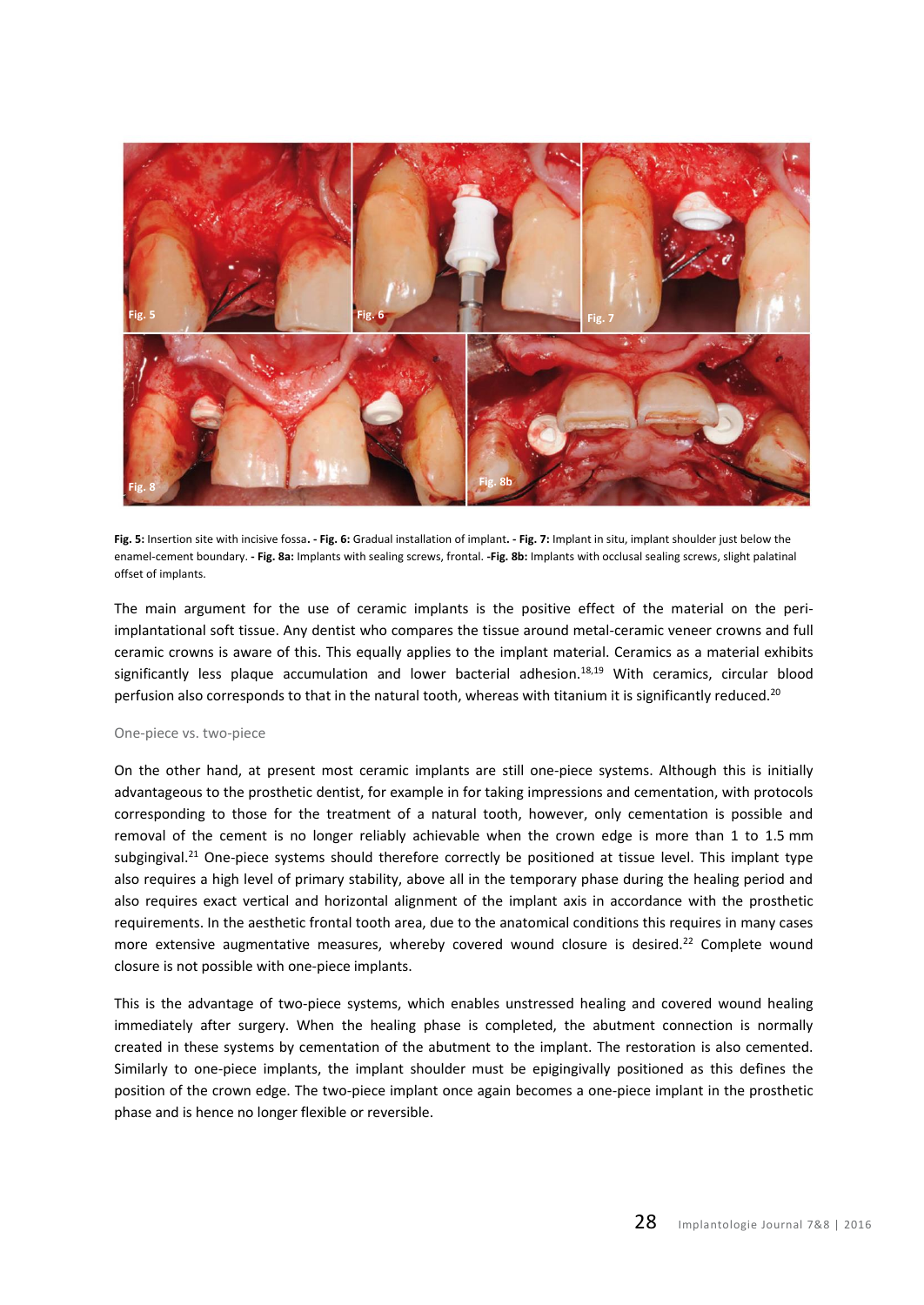#### New systems: two-piece screwed

Only the screw fixing of the abutment and restoration is flexible and reversible, which now represents the gold standard of restorative care of titanium implants. The advantages are obvious: No risk of excess cement, simple soft tissue management, molding of the emergence profile as well as simple repair and reentry options. As ceramics are significantly stronger under compression than under tension, the attachment of the zirconium abutment to the zirconium implant with metal screws presents new challenges.<sup>23</sup> Metal screws generate tensional forces and tensional peaks in the implant which are disadvantageous for the ceramic material. Wear and abrasion can be caused in the screw by rubbing and fretting. $24$ 

The Dentalpoint ZERAMEX P6 implant provides a completely new solution. This implant consists of high strength ATZ ceramics with a flexural strength of 2,000 MPa. The implant surface is sand blasted and is additionally microstructured with acid etching. The implant design is analogous to and congruent with the Straumann SP implant, which came out top in an implant study (Swedish Implant Register).<sup>25</sup> The surgical protocol for the Zeramex P6 is also analogous to the Straumann SP implant is ; thus the original Straumann instruments can be used in the surgical phase. The difference lies in the implant interface, which in the P6 consists of an external hexagon. The abutment (straight or angulated) can be placed in six positions with rotational locking on this "external hex" ([Fig. 1\)](#page-0-0), without the implant being mechanically overloaded.



<span id="page-3-4"></span><span id="page-3-3"></span><span id="page-3-2"></span><span id="page-3-1"></span><span id="page-3-0"></span>**Fig. 9:** Lateral augmentation with Bio-Oss and Bio-Gide**. - Fig. 10:** Perforated membrane**. - Fig. 11:** Inflammation-free status pre-reentry**. - Fig. 12:** Gingiva former in situ**. - Fig. 13:** Reentry with roll flap.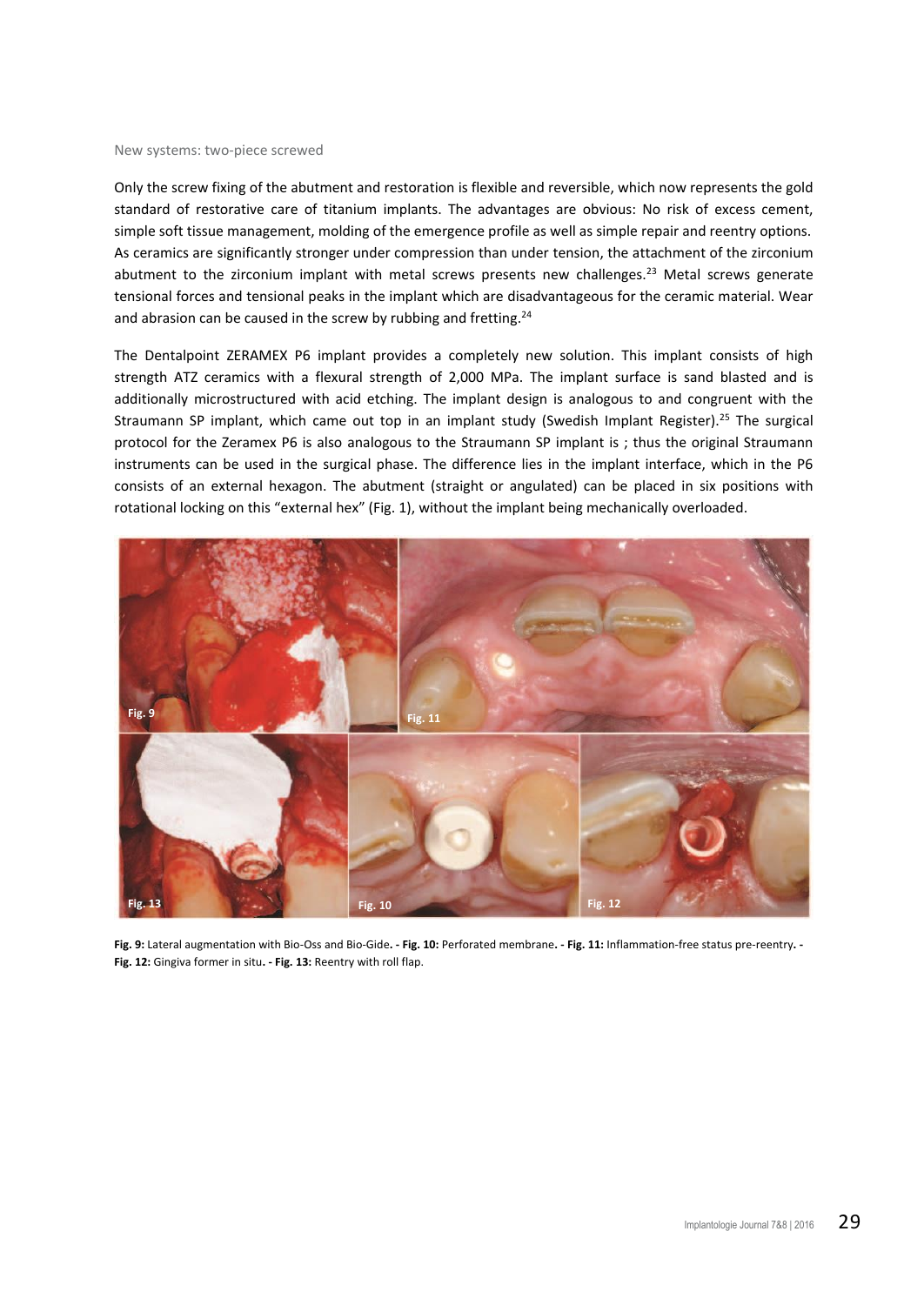

<span id="page-4-5"></span><span id="page-4-4"></span><span id="page-4-3"></span><span id="page-4-2"></span><span id="page-4-1"></span><span id="page-4-0"></span>**Fig. 14:** Initial impression taking completed. **- Fig. 15**: Imprint with reduced laboratory analog. **- Fig. 16:** Selection of abutments. - **Fig. 17:**  Provisional crowns on PEEK abutments**. - Fig. 18:** Anemic zone after further molding with extended provisional crown. - **Fig. 19:** New occlusal emergence profile. **- Fig. 20:** New frontal emergence profile. **- Fig. 21**: Gradual extension of the temporary restoration and the final restoration.

The special innovation lies in the screw connection, which for the first time is a genuinely metal-free screw made of the high performance material VICARBO [\(Fig. 2\)](#page-0-1). This material has been used for several years to create cages in spinal column surgery, where it has demonstrated its stability and biocompatibility. VICARBO is a PEEK matrix with a 60% proportion of continuous, uninterrupted carbon fibers, which are responsible for the extremely high tensional strength. Theoretically a tightening torque of up to 85 Ncm possible; however, in the clinical context only a torque of 35 Ncm is required, as in the case of titanium screws. The forces are not transmitted, as in the case of metal screws, by sharp threads pitches but rather by rounded threads, which enable an even force transmission into the implant body without load peaks. Loading tests in accordance with ISO 14801 demonstrated good fatigue resistances with values comparable to those of titanium fixings. These innovative screw connections mean that the advantages of screwed titanium implants can now also be realized in ceramic implants as is shown in the following case.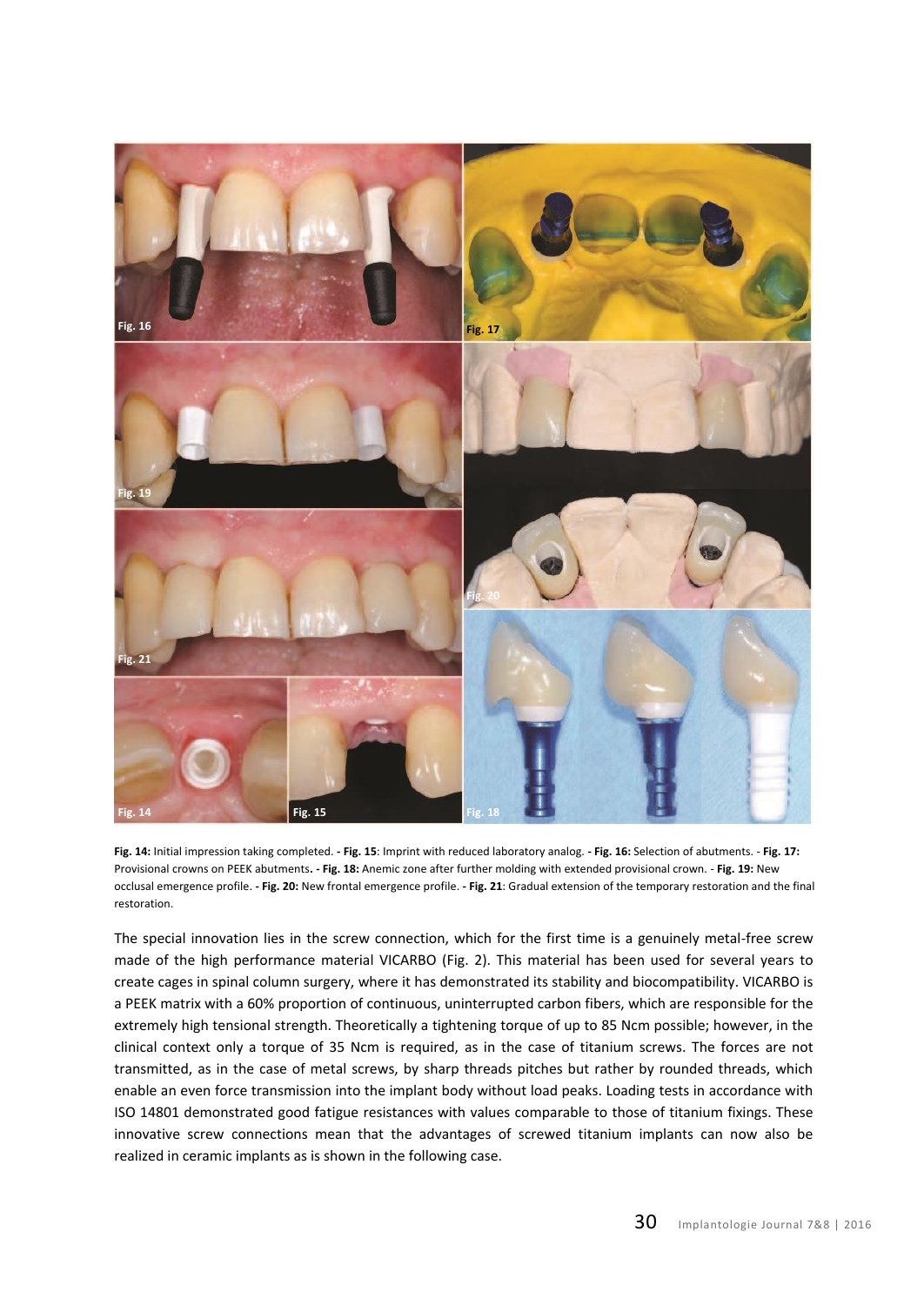

<span id="page-5-1"></span><span id="page-5-0"></span>**Fig. 22:** Directly pressed over, metal-free screwed crowns. - **Fig. 23:** Palatinal closure of screw canal. - **Fig. 24:** 1.5 years after surgery. - **Fig. 25:** OPG 1.5 years after surgery.

### Case study

A 63 year old male patient (non-smoker) came to the practice with a request for metal-free treatment with ceramic implants. The two lateral incisors had been removed eleven years previously at another practice in a foreign country, allegedly due to insufficient, irreversible root fillings [\(Fig. 3](#page-1-0) and [Fig. 4\)](#page-1-1). This could not be verified as no documentation of the initial situation was available. At 23 there was an apical ostitis; treatment (root tip resection) was performed with the implant. A bridge was not considered due to the healthy state of the adjacent teeth. The general medical history was unremarkable. Oral hygiene, which was initially suboptimal, was significantly improved by patient instruction and motivation.

The initial situation showed adequate bone volume with resorption-related buccal bone deficits at the extraction sites and retractions of the right and left incisive fossa [\(Fig. 5\)](#page-2-0). To prevent further resorptive processes and for aesthetic support of the soft tissues, a lateral contour augmentation was provided; a twopiece implant system was required to ensure saliva resistant closure with simultaneous implantation.<sup>26</sup> After local anesthesia, a crestal, slightly palatinally offset incision was made with only one buccal, distalrelief incision.

As the design of the implant used in this case (ZERAMEX P6) was congruent with the Straumann SP titanium implant, two implants each with a diameter of 4.1 mm and length of 12 mm were inserted in accordance with the surgical protocol (Straumann SP implant) within the comfort zone: $^{27}$  Implant shoulder 2 mm below the enamel-cement boundary of the adjacent teeth, slightly palatinally offset with a axial inclination appropriate for a palatinal screw connection. This low positioning of the implant shoulder was only possible because the implant can be screwed in place without cementation (. - [Fig. 6-](#page-2-1)[Fig. 8b\)](#page-2-2).

Lateral contour augmentation (BioGide, Bio-Oss) was also performed at both implant positions. Among other things, this served to prevent recessions, which could result from the funnel-shaped, but constantly stable bone remodeling as previously described for SP implants.<sup>28</sup> In order to ensure that the wound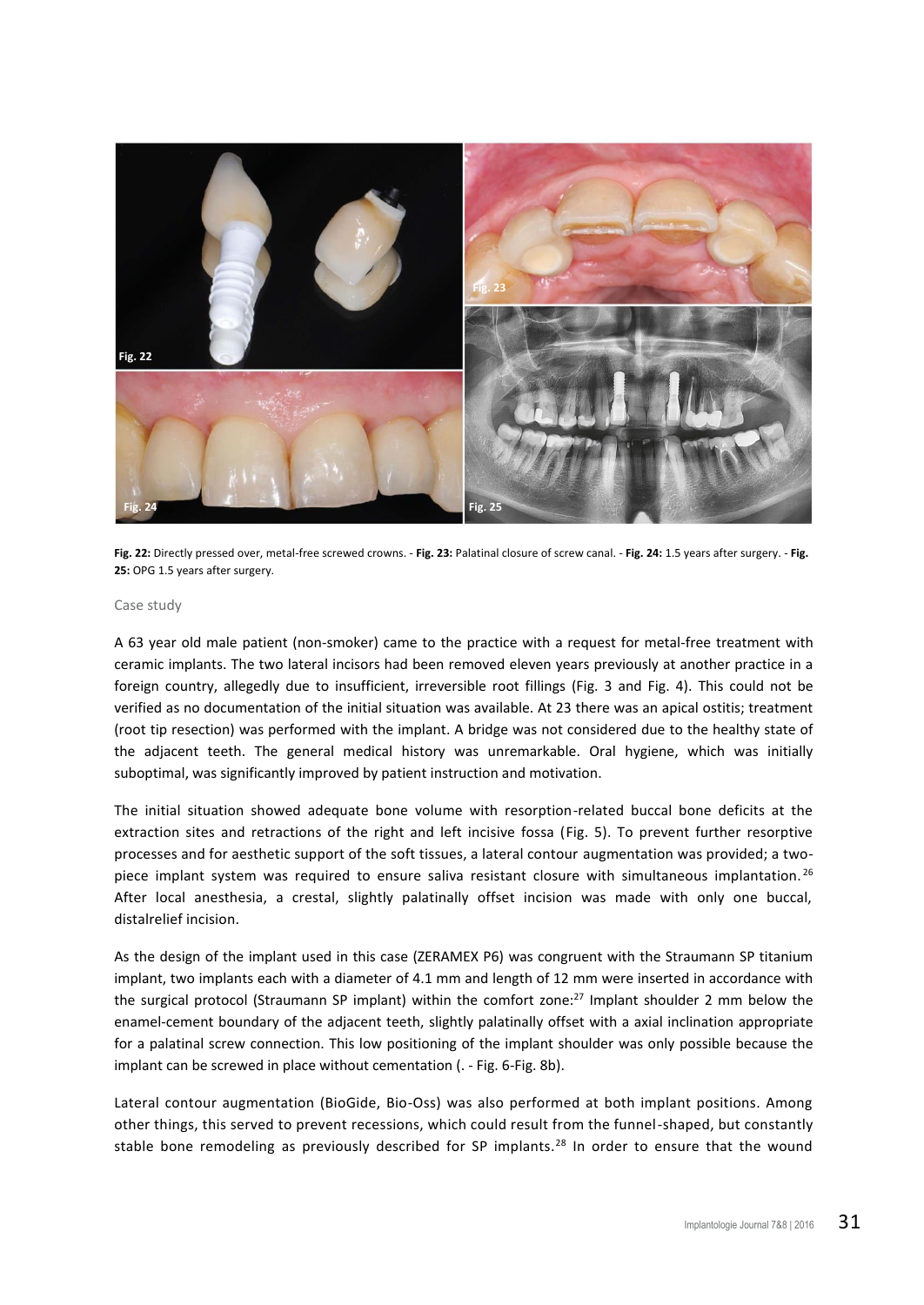closure was as strain-free as possible, the collagen membrane was perforated and drawn over the implant [\(Fig. 9](#page-3-0) and . - [Fig. 10\)](#page-3-1). After periostal slitting, the surgical zone was sutured to seal it against bacteria. The healing process was free of complications.

When the implant was opened, twelve weeks after surgery, a slight, completely inflammation-free perforation could be seen above the implant 12 (. - [Fig. 11\)](#page-3-2). It was thus possible to introduce the gingiva former without further measures (. - [Fig. 12\)](#page-3-3). The implant 22 was completely covered and was opened with a buccally pediculated roll flap (. - [Fig. 13\)](#page-3-4).

14 days after reentry, the initial impression with impression post was performed as with titanium implants [\(Fig. 14a](#page-4-0)nd [Fig. 15\)](#page-4-1). It was therefore possible to dispense with manipulation of the new hemidesmosomal attachment to the implant neck by electrotomy or retraction threads, which would otherwise be necessary with sone-piece or previously cemented implants for exposure of the implant shoulder and thus the crown edge. The emergence profile did not yet correspond to the desired form, but rather to the round cylindrical gingiva former. Although the abutments could already be individually adjusted [\(Fig. 16\)](#page-4-2), the screw connection offers the possibility of further gradual shaping of the emergence profile. In the laboratory, the provisional restoration with overhang was created on the PEEK secondary section and palatinally screwed into place [\(Fig.](#page-4-3) 17). The overhang represented the desired contour of the later mucosal garland.

Over 14 days, this overhang was gradually supplemented with flowable composite to form the emergence profile [\(Fig. 18](#page-4-4)[-Fig. 21\)](#page-4-5), which in this case was complete after six weeks. The second individual imprint for the production of the final restoration could now be performed, which also integrated the newly modeled emergence profile. Due to their screw connections, the abutments allow a variety of prosthetic options; these include, for example, cementation onto screw abutments or extra- or intraoral cementation similar to a titanium cementation base.

In this case, it was decided to dispense with the use of any cement or glued joints. The abutment was therefore directly pressed over with e.max Press and the emergence profile formed according to the imprint (Fig. 22). The palatinal screw canal was adjusted in the passage to the width of the screw, which enabled simple substitution of the screw and the restoration.

For the integration of the restoration it is recommended, to simply trust the screw and to tighten it with the specified torque of 35 Ncm. This is the only way to ensure that the VICARBO, which is more ductile than zirconium, evenly fits to the internal geometry of the implant so that the closure is as seamless as possible. The screw access canal was sealed with a Teflon tape and composite (Fig. 23). Even 1.5 years after implamtation, the implant is stable and inflammation-free. Bone remodeling is completed and unchanged [\(](#page-5-0) [Fig. 24](#page-5-0) and [Fig. 25\)](#page-5-1).